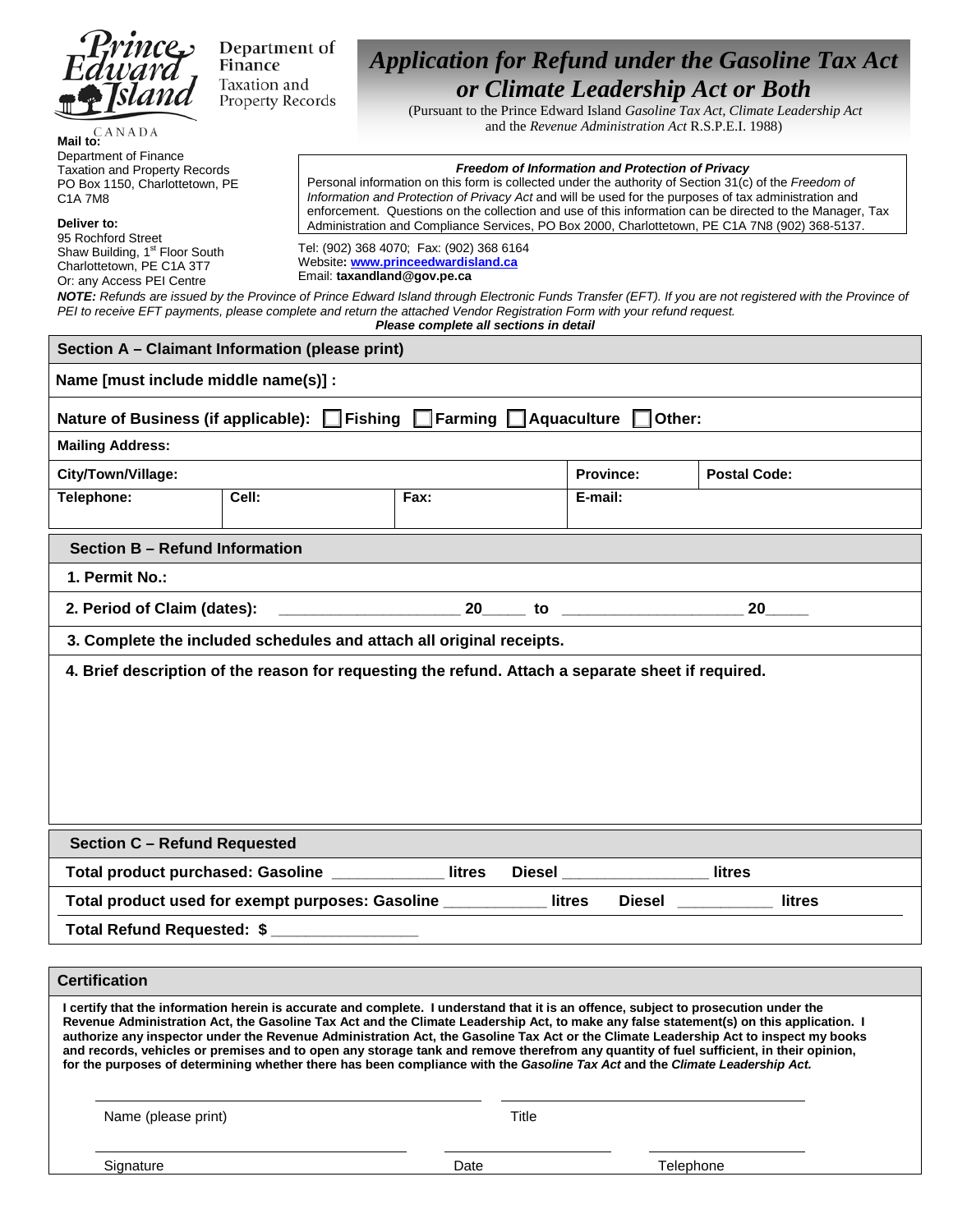### **Fuel Purchases:**

**Below, list all fuel purchases (by date) of product and attach all original invoices. (Attach a separate sheet if required.)**

| <b>Date</b>                          | <b>Name of Supplier</b>    | <b>Invoice Number</b> | <b>Taxed Litres</b> |  |  |  |  |  |
|--------------------------------------|----------------------------|-----------------------|---------------------|--|--|--|--|--|
|                                      | <b>Gasoline Purchases:</b> |                       |                     |  |  |  |  |  |
|                                      |                            |                       |                     |  |  |  |  |  |
|                                      |                            |                       |                     |  |  |  |  |  |
|                                      |                            |                       |                     |  |  |  |  |  |
|                                      |                            |                       |                     |  |  |  |  |  |
|                                      |                            |                       |                     |  |  |  |  |  |
|                                      |                            |                       |                     |  |  |  |  |  |
|                                      |                            |                       |                     |  |  |  |  |  |
|                                      |                            |                       |                     |  |  |  |  |  |
|                                      |                            |                       |                     |  |  |  |  |  |
|                                      |                            |                       |                     |  |  |  |  |  |
| <b>Total Taxed Product Purchased</b> |                            | Gasoline              | $\mathbf 0$         |  |  |  |  |  |

| <b>Diesel Purchases:</b>             |  |               |             |  |  |
|--------------------------------------|--|---------------|-------------|--|--|
|                                      |  |               |             |  |  |
|                                      |  |               |             |  |  |
|                                      |  |               |             |  |  |
|                                      |  |               |             |  |  |
|                                      |  |               |             |  |  |
|                                      |  |               |             |  |  |
|                                      |  |               |             |  |  |
|                                      |  |               |             |  |  |
|                                      |  |               |             |  |  |
|                                      |  |               |             |  |  |
|                                      |  |               |             |  |  |
| <b>Total Taxed Product Purchased</b> |  | <b>Diesel</b> | $\mathbf 0$ |  |  |

| <b>For Office Use Only</b>              |               |                                                                                                                                                                                                                                                                                                                     |          |  |  |  |  |
|-----------------------------------------|---------------|---------------------------------------------------------------------------------------------------------------------------------------------------------------------------------------------------------------------------------------------------------------------------------------------------------------------|----------|--|--|--|--|
|                                         |               | Gas Tax: _____________ L x _________ \$pl = \$ _________                                                                                                                                                                                                                                                            |          |  |  |  |  |
| Application Status: □ Approved □ Denied | Gasoline      | Gas Tax: $L \times 2 = 2$ Spl = \$                                                                                                                                                                                                                                                                                  |          |  |  |  |  |
|                                         |               | Carbon Levy: __________ L x ________ \$pl = \$ _____                                                                                                                                                                                                                                                                |          |  |  |  |  |
| Processed By:                           |               | Carbon Levy: _________ L x ________ \$pl = \$ _______                                                                                                                                                                                                                                                               |          |  |  |  |  |
| Comments:                               |               | Gas Tax: $L x$ $\frac{1}{2}$ $\frac{1}{2}$ $\frac{1}{2}$ $\frac{1}{2}$ $\frac{1}{2}$ $\frac{1}{2}$ $\frac{1}{2}$ $\frac{1}{2}$ $\frac{1}{2}$ $\frac{1}{2}$ $\frac{1}{2}$ $\frac{1}{2}$ $\frac{1}{2}$ $\frac{1}{2}$ $\frac{1}{2}$ $\frac{1}{2}$ $\frac{1}{2}$ $\frac{1}{2}$ $\frac{1}{2}$ $\frac{1}{2}$ $\frac{1}{2$ |          |  |  |  |  |
|                                         | <b>Diesel</b> | Gas Tax: $L \times 10^9 = 10^9$                                                                                                                                                                                                                                                                                     |          |  |  |  |  |
|                                         |               | Carbon Levy: $L x$ $\frac{1}{2}$ $\frac{1}{2}$ $\frac{1}{2}$ $\frac{1}{2}$ $\frac{1}{2}$ $\frac{1}{2}$ $\frac{1}{2}$ $\frac{1}{2}$ $\frac{1}{2}$ $\frac{1}{2}$ $\frac{1}{2}$ $\frac{1}{2}$ $\frac{1}{2}$ $\frac{1}{2}$ $\frac{1}{2}$ $\frac{1}{2}$ $\frac{1}{2}$ $\frac{1}{2}$ $\frac{1}{2}$ $\frac{1}{2}$ $\frac$  |          |  |  |  |  |
|                                         |               | Carbon Levy: _________ L x ________ \$pl = \$ _________                                                                                                                                                                                                                                                             |          |  |  |  |  |
|                                         |               |                                                                                                                                                                                                                                                                                                                     | Total \$ |  |  |  |  |